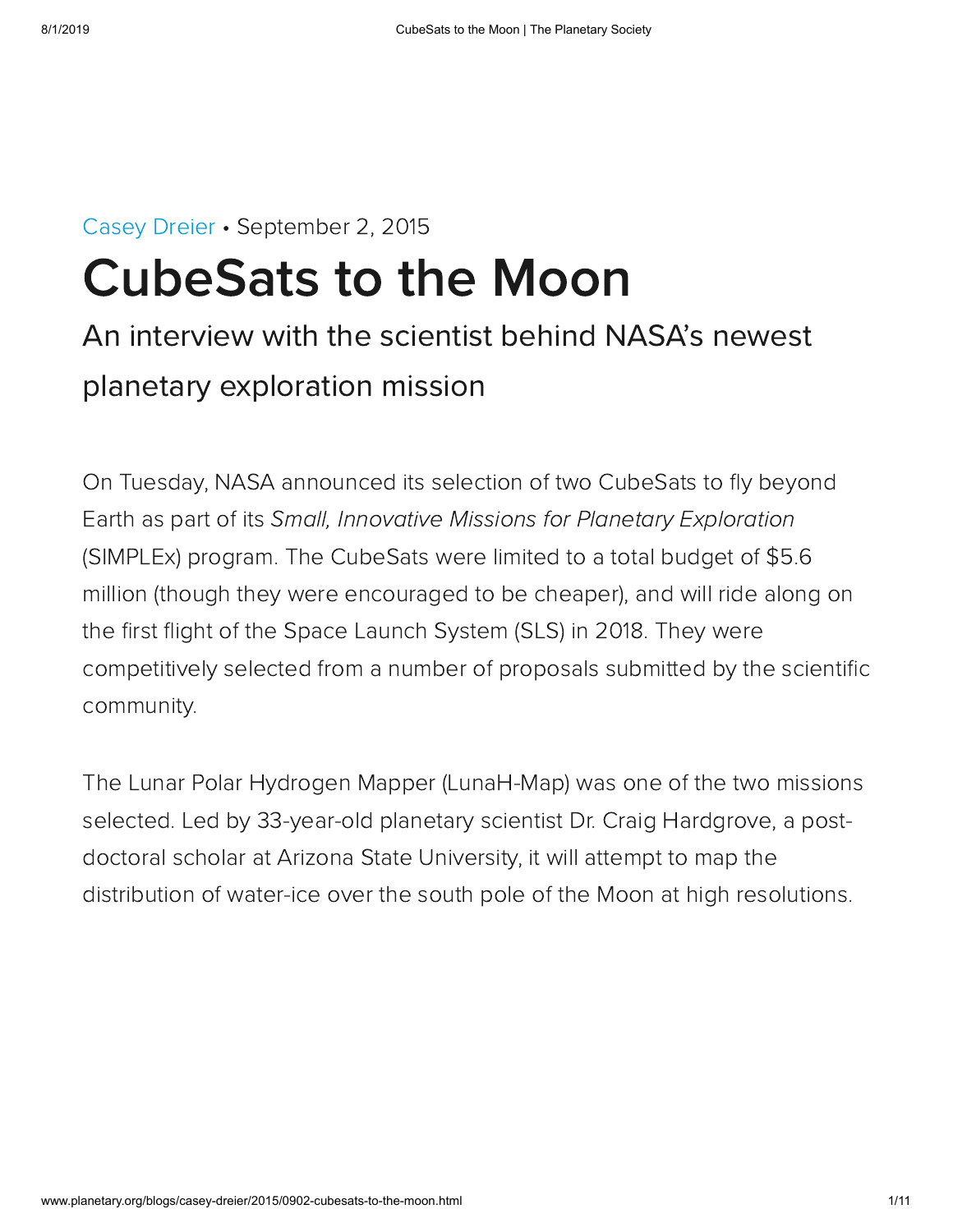

Sean Amidan / ASU / SpaceTREx

#### LUNAR POLAR HYDROGEN MAPPER (LUNAH-MAP)

Artist's concept of the Lunar Polar Hydrogen Mapper (LunaH-Map), an Arizona State University-built CubeSat about the size of a shoebox that will be used to produce a map of the water resources on the Moon for future human exploration.

I interviewed Dr. Hardgrove about his lunar CubeSat, how it came together, and how NASA's support for small missions are important for early career scientists like himself.

#### First, tell us about your cubesat. What is it going to do at the Moon? What will this tell us that we don't already know?

LunaH-Map is a 6U CubeSat, about the size of a large shoebox, that will make measurements of the abundance and location of water-ice that is hidden within permanently shadowed regions (areas that never see sunlight) at the Moon's South Pole.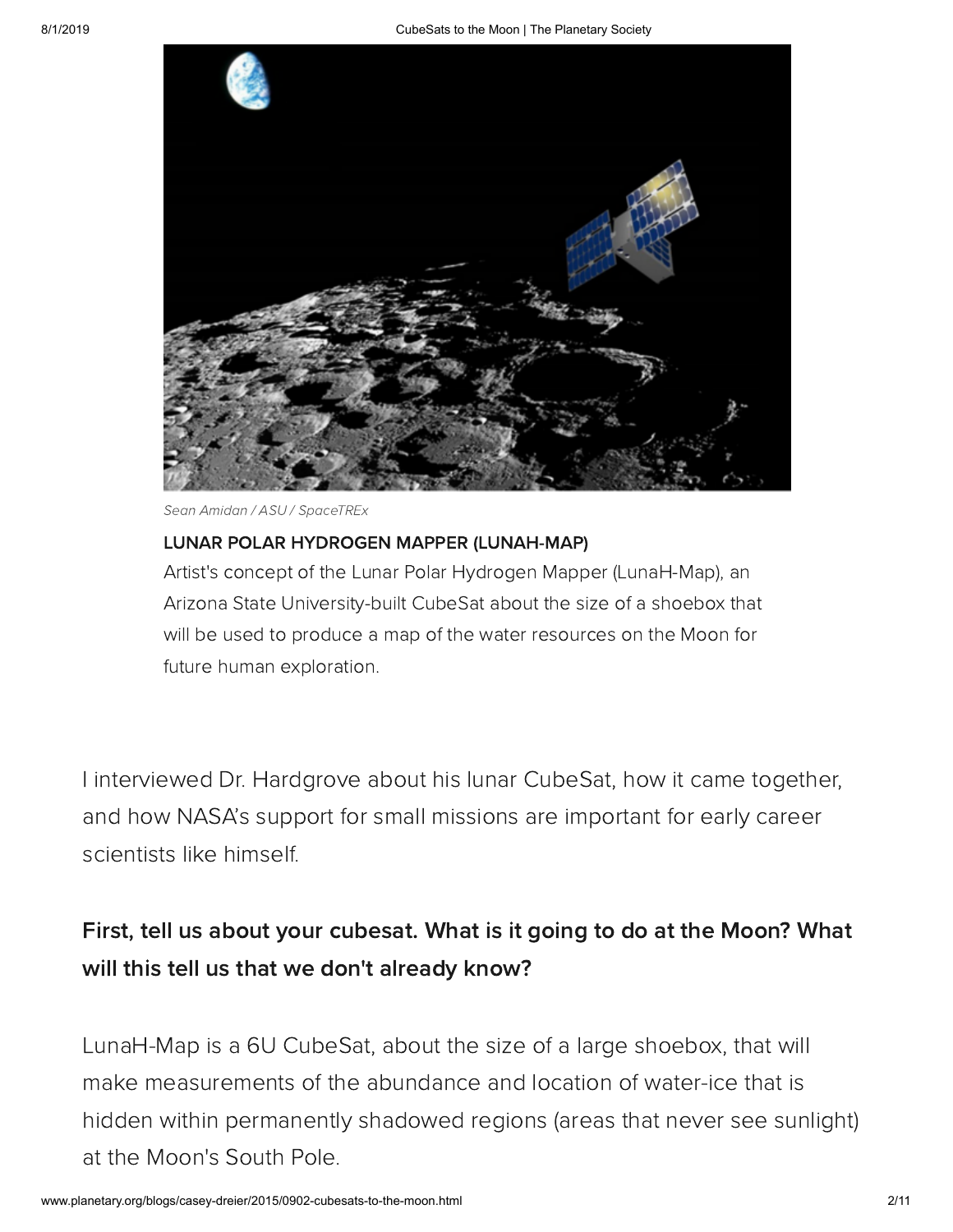LunaH-Map will play a role in understanding just how much water-ice could be hiding within the permanently shadowed regions of the lunar South Pole. LunaH-Map will also help answer geologic questions about whether or not this water-ice could have been delivered by passing asteroids or comets, or if there might be another source.

Our CubeSat will launch on NASA's SLS rocket and will enter a highly elliptical orbit with a closest approach directly over the South Pole of the Moon. The closest approach (called perilune) is only about 5km above the surface. We need to get very close because our science instruments—two neutron spectrometers—have a very large effective field of view. For a neutron spectrometer the spatial resolution is about one and a half times the height above the ground, so the closer we get to the surface the better we can spatially isolate the location of any enrichment in water-ice.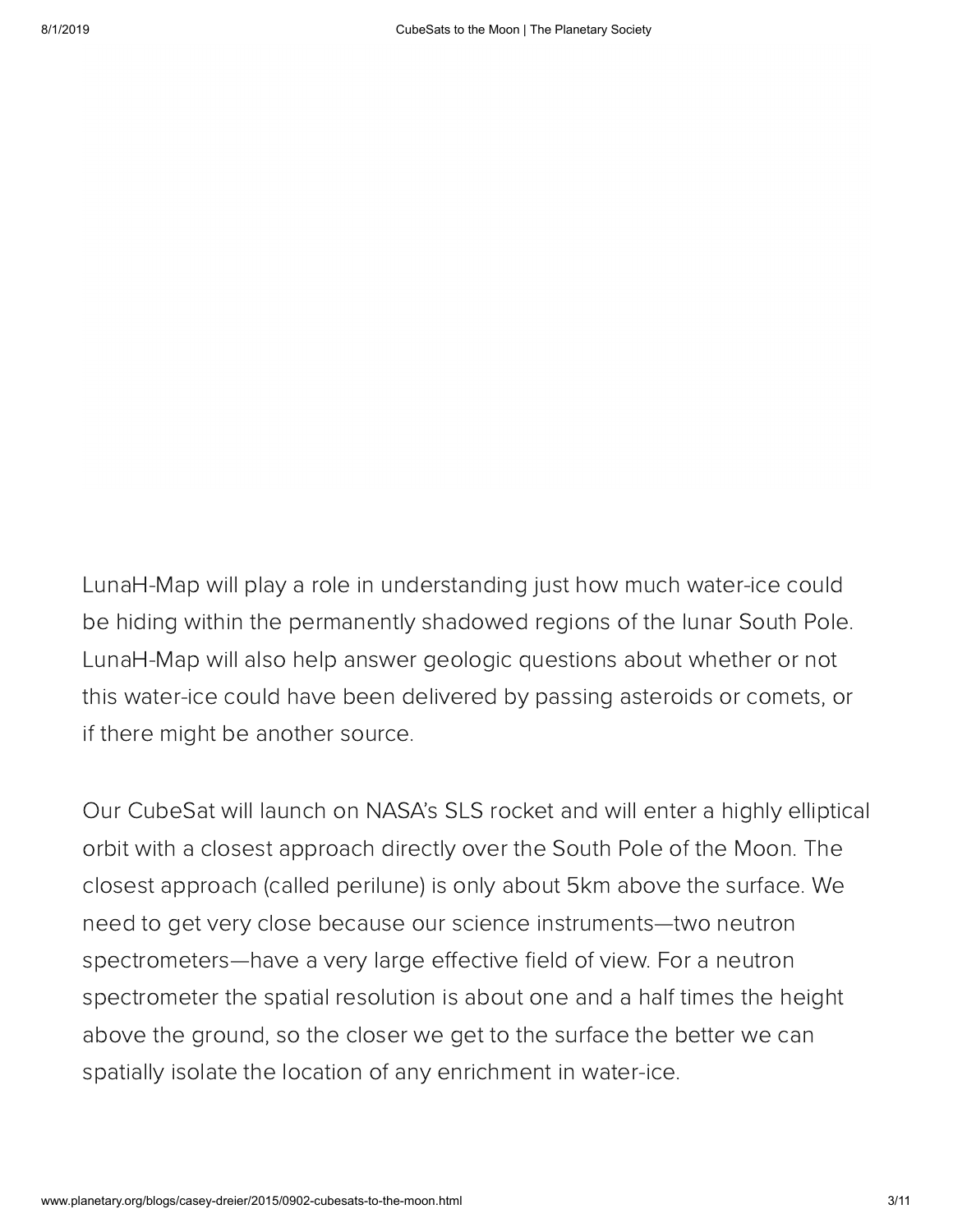#### 8/1/2019 CubeSats to the Moon | The Planetary Society

Previous missions to the Moon have carried neutron spectrometers, but they orbited from much higher elevations than LunaH-Map, resulting in measurements that do not allow us to isolate the specific abundance and location of water-ice within the permanently shadowed regions. We know water-ice is abundant in small regions (from previous NASA missions), but our current, low spatial resolution maps of water-ice from neutron spectrometers could be consistent with both highly concentrated water-ice in a small region, or less water-ice spread out across a much larger region.

#### How did you come up with your idea for this CubeSat?

I'm a member of the Mars Science Laboratory Curiosity science team where I work on the neutron detector (called DAN, or Dynamic Albedo of [Neutrons\)](https://msl-scicorner.jpl.nasa.gov/Instruments/DAN/) that is mounted to the back of the rover. As part of this work, I've been thinking a lot about what rocks and surface features are within the DAN effective field of view. It turns out the field of view of DAN is only about 3 meters centered around Curiosity's back two wheels.

When trying to compare the neutron data from Curiosity to a map of water from one of the neutron detectors in orbit around Mars (the Neutron [Spectrometer](http://mars.nasa.gov/odyssey/mission/instruments/grs/) on Mars Odyssey), I was struck by how unfortunate it was that the spatial resolution from orbit was hundreds of square kilometers. Scientists have been thinking about flying neutron detectors on gliders, or airplanes flying autonomously around Mars for many years and I always thought that those were really cool ideas to solve the problem of spatial resolution with neutron detectors. So when I was chatting with the (future) LunaH-Map Chief Engineer at ASU about possibilities for a SIMPLEx mission, and what might be possible, we immediately started thinking about big questions in planetary science that could be answered for the Moon. We focused on the Moon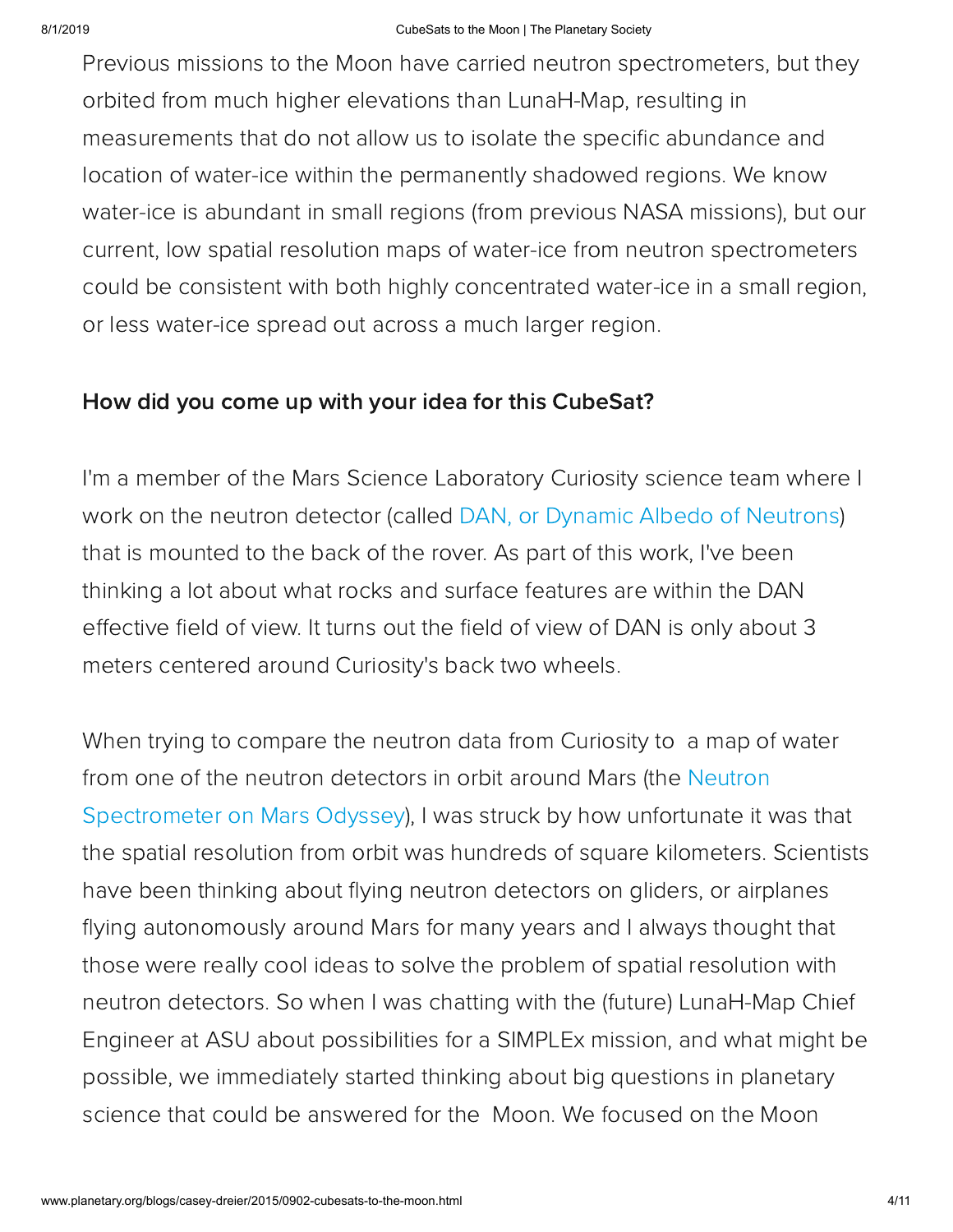#### 8/1/2019 CubeSats to the Moon | The Planetary Society

because, with our current technology and the launch opportunity on SLS, this would allow us the most fuel to stay in orbit and collect the most data.

Then it was a question of what would make a compelling science goal, and since I tend to think about neutrons and neutron detectors which tell us about water, it made a lot of sense to think about places on the Moon where we might want to detect water—like the permanently shadowed regions.

But we really need to get close to the surface to make the neutron measurements worth it. The mission wouldn't make sense unless we knew we could get into a low perilune orbit to make that high spatial resolution measurement. That really tough part was eventually solved by a small company called [KinetX,](http://www.kinetx.com/) who have provided orbital solutions for both New Horizons and MESSENGER. With the orbital solution in hand, it was just a matter of building up the best team we could around the mission concept. We brought in some great team members from NASA - Ames who have experience with LCROSS, the Jet Propulsion Laboratory, Radiation Monitoring Devices, Catholic University of America, and Planetary Resources.

### How is a mission like the LunaH-Map different than what most people think of as a NASA lunar mission?

Most NASA missions to the Moon (or other planets) carry large suites of instruments that have been competitively selected from a pool of U.S. and international institutions. LunaH-Map has a relatively small number of instruments: only two neutron detectors and an engineering camera.

The other way this mission is different is that most mission architectures are defined in advance—at least at the high level. The really fun thing about developing this a SIMPLEx mission was that the possibilities were relatively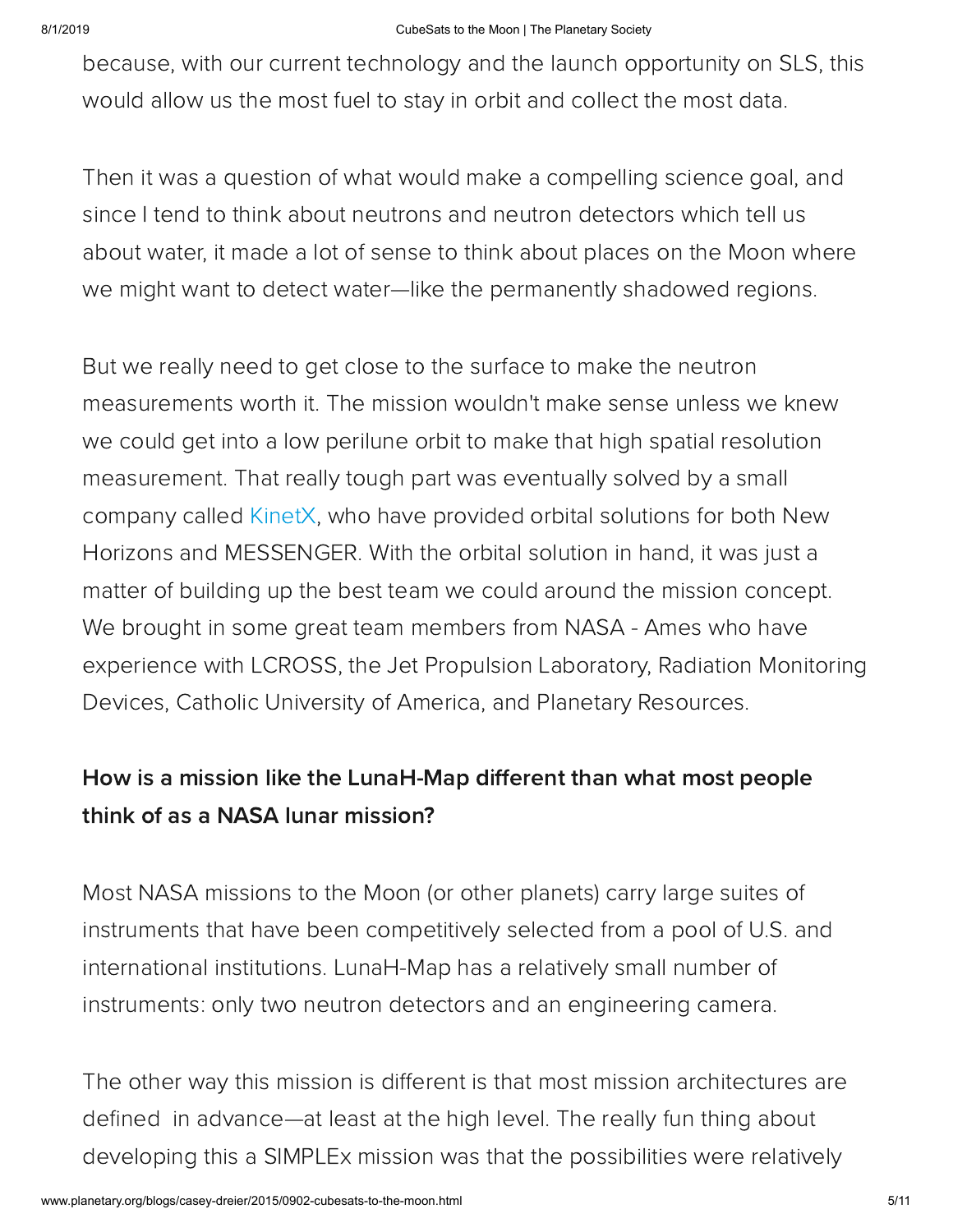unconstrained: limited only by whatever we could dream up that fit within a CubeSat platform. You can really see this in the diversity of proposals that were selected both for flight and those that were selected for technology development. LunaH-Map is destined for the Moon, while the other missions were proposed to Earth orbit and even Mars!

The real difference from other NASA missions, however, is that LunaH-Map will be designed, built, tested and operated by Arizona State University (ASU). This is the first mission being led by ASU, so this means that instead of ASU delivering an instrument to NASA (as was just recently done with OTES for the OSIRIS-Rex mission), all of our partners are delivering [components](http://www.asteroidmission.org/instrumentation/#OTES) to ASU so that they can be integrated into the spacecraft and tested. We will then operate the spacecraft, downlink all the data, and perform the required modeling to turn our neutron counting data into maps of water-ice abundance.

## What did having the constraints of a CubeSat (both in physical size and a \$5.6 million budget cap) force you to do with regards to the design of your spacecraft?

We had to think creatively, and leverage a lot of the developments that have taken place in CubeSats and small satellites over the past 5 – 10 years.

We built strong collaborations with a variety of small businesses who have been developing components for CubeSats and small sats. The great thing about this is that many of these businesses have been developing their products and technologies through NASA Small Business Innovation Research (SBIR) and Space Business Technology Transfer (STTR) contracts. So some of the development and the investment in these innovative technologies has already been made through other NASA programs, we're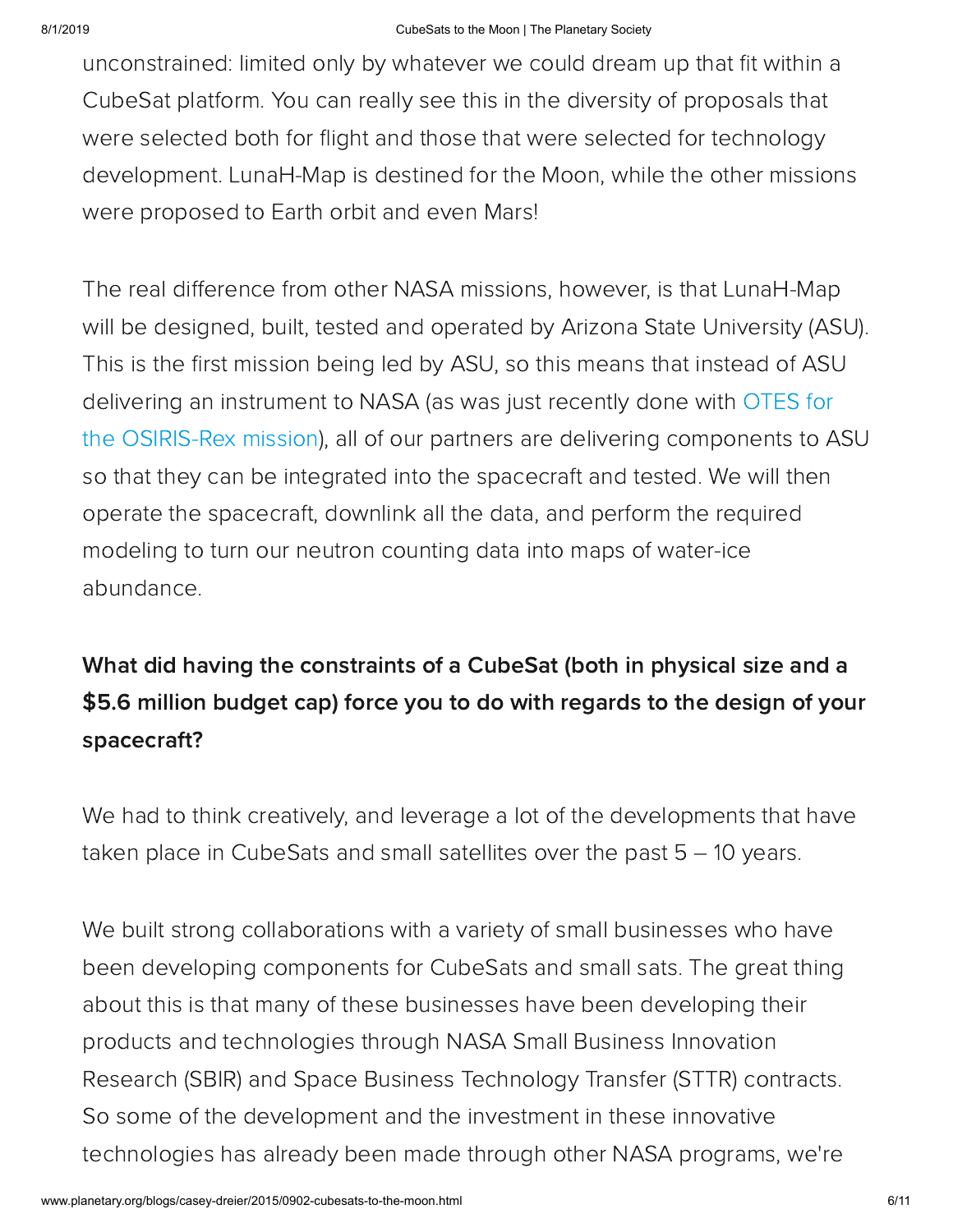just making use of it for planetary science as opposed to commercial enterprise.

### Are you able to learn anything from the Planetary Society's LightSail cubesat which flew earlier this year?

I watched LightSail very closely, through the many ups and downs, and it was amazing it see everything work so well in the end. The community developing CubeSats that are capable of leaving Earth-orbit (interplanetary) is still relatively small, and I absolutely plan to learn as much as I can from everyone who has experience in this arena to ensure that these small satellite platforms are best they can be for science and exploration of our solar system.

## Most people out there aren't familiar with the proposal process itself. What's it like to ask NASA for millions of dollars to send your idea to the Moon?

The SIMPLEx call was much different than any other full mission call from NASA. For most missions, proposers have a year (or years) to formulate, conceptualize and perfect their mission concepts. In our case, we had somewhere around 4 – 5 months to complete the entire process and submit the proposal.

It was so much fun to see everything come to together. Most of the days were spent making calls, chatting with all the various Co-Investigators to make sure that everyone was working towards a common goal that they all agreed with. It was really important to keep everyone on track, and to curate all the ideas that everyone had (which were all brilliant) into a fully formed mission concept.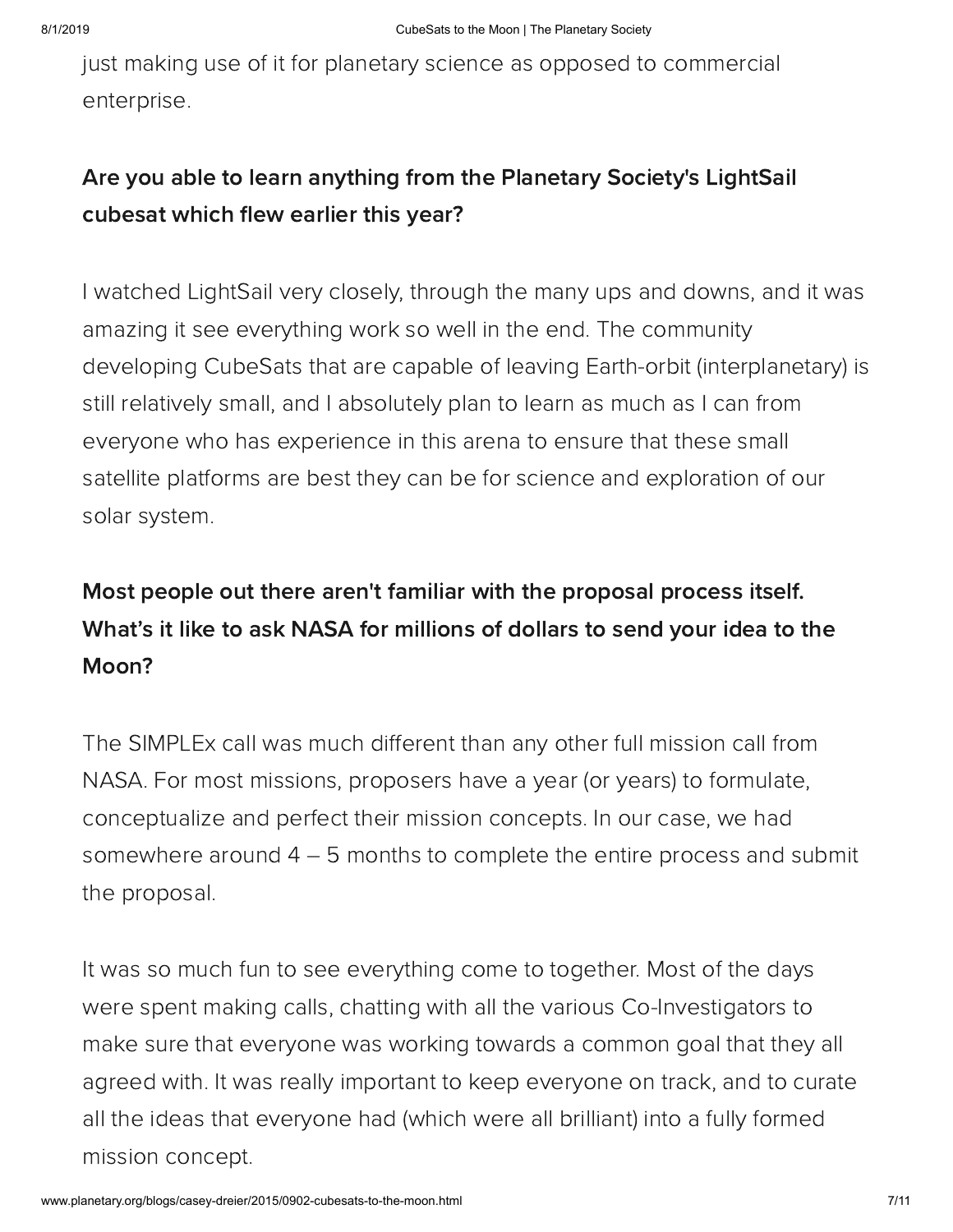As a planetary scientist, however, most of my time was spent crafting the science section of the proposal, but I also spent a great deal of time drafting up the project schedule, management plan, cost narratives, concept of operations, data management plans, and science traceability matrices! As for building the team, a lot of it was through personal connections either that I had, or the team had. We had to limit ourselves to just the team that we knew could get the job done.

#### Why are opportunities like SIMPLEx important for early-career scientists?

In my experience as a post-doc over the past several years, the job market in academia seems nearly saturated.

Almost every day I see an article about the backlog of postdocs with nowhere to go. I feel really strongly that it's important to retain highly trained scientists who can do research and teach. After two or three postdoctoral appointments, it can really become a sticking point in one's career where a person who is likely in their mid-30's is going to have to decide if their passion for science is strong enough to be comfortable going from shortterm to short-term job with only modest benefits, no ability to save for retirement and the inability to settle in one place. We're slowly pushing these types of highly trained individuals out of research and teaching, and more opportunities like this might help.

If we don't come up with ways to retain highly trained individuals in science we're really going to have a problem fostering anyone into STEM fields in the future. So SIMPLEx is important because it gives early-career scientists the chance to design their own experiment, build a team and either test it or fly it. You can become your own Principal Investigator and design your own experiments. It's not happening quite yet, but if missions like LunaH-Map,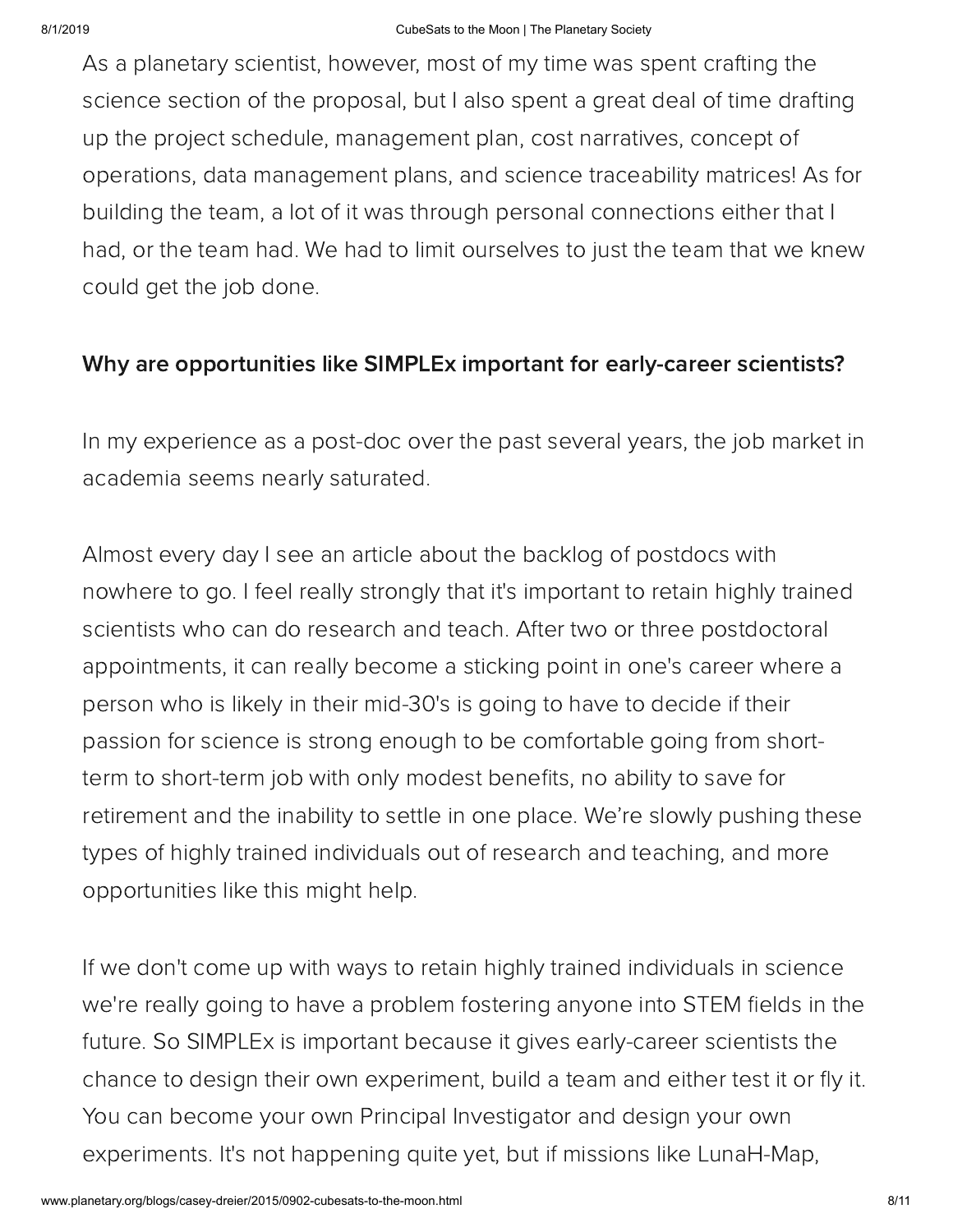Lunar IceCube and Lunar FLASHLIGHT are successful, it will open up the possibilities for planetary exploration not only in terms of budgets but in terms of schedules. Right now we have to wait years between missions to other moons and planets, but with CubeSats, a single launch of the SLS could launch 11 different missions (as secondary payloads).

CubeSat launches are being planned for other large launch vehicles as well, so we could be talking about dozens and dozens of planetary science missions split across only a few launch opportunities. This is not only exciting for lovers of planetary science and exploration, but for the planetary science experts who have been trained to study the data from these missions, or (perhaps) to those who want to be Principal Investigators for those missions.

### What role do you think CubeSats will have in the future of planetary exploration?

I'm a huge fan of technology and love following the video game and tech sectors. I think that we've seen a similar type of entrepreneurial development happen in the tech sector already. In software development, it can be relatively cheap to make an app, and small teams can make a beautiful app that is wildly successful. That was enabled in part by reducing the cost of the development platform itself, the personal computer. It was also aided by infrastructure, the internet. There are some similarities between what could happen with CubeSats as a platform and what we've already seen happen in software application development.

If these first SLS CubeSat missions show they can make scientific measurements on a small spacecraft platform, it should open up the playing field and get more of the traditional scientific groups interested in working on CubeSats.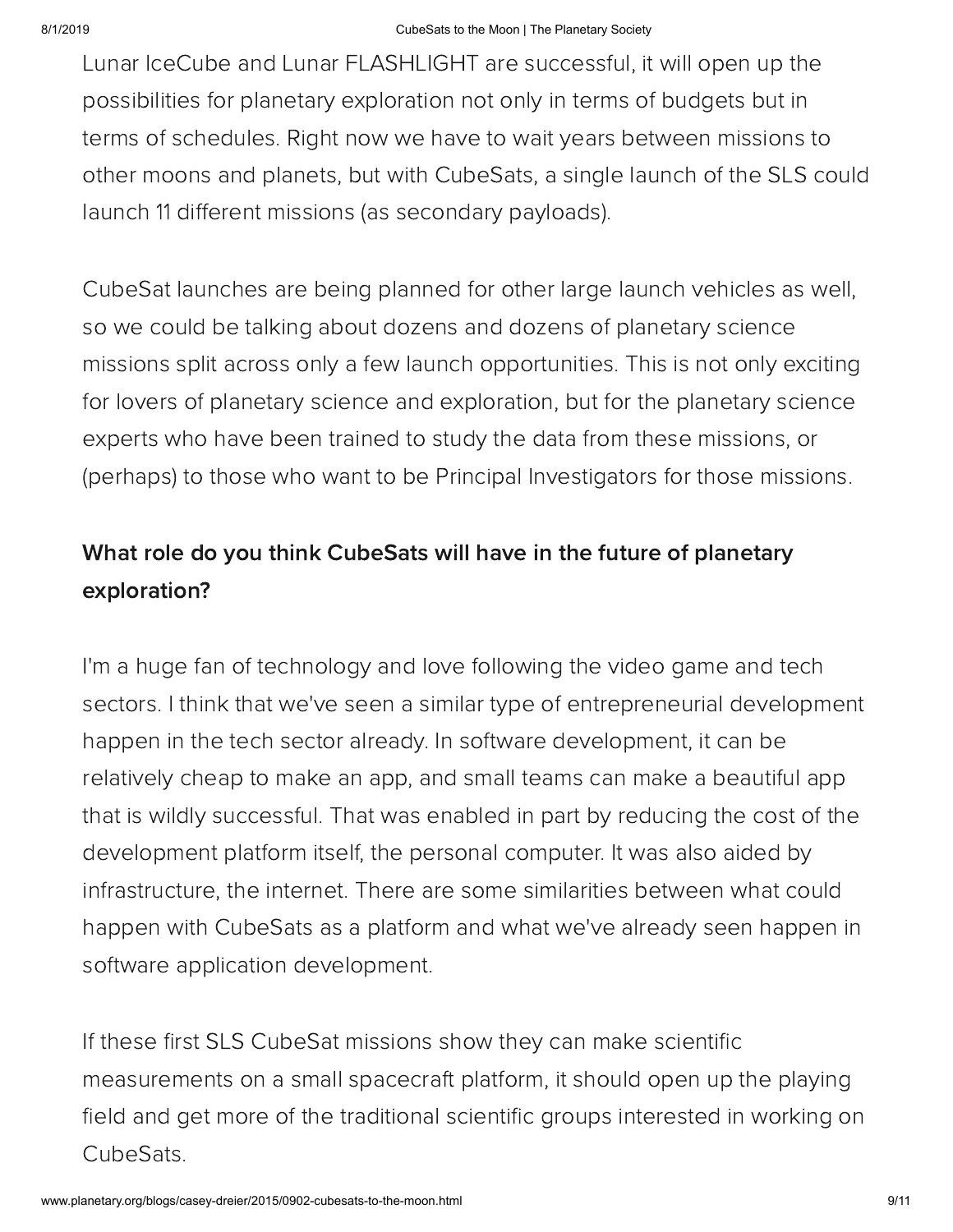#### 8/1/2019 CubeSats to the Moon | The Planetary Society

The other beautiful thing about CubeSats is that they require expertise across many disciplines. We need computer engineers, programmers, aerospace, electrical and mechanical engineers, orbital mechanics specialists, and yes, even planetary scientists! More mission opportunities and more opportunities to design CubeSats means more reasons to encourage kids (and adults) to go into Science, Technology, Engineering and Mathematics (STEM) fields. CubeSats were developed as an open-source educational platform, and I expect they will always maintain those roots even as they are used for bigger planetary science missions like LunaH-Map.

The big NASA missions aren't going away (and shouldn't!), but CubeSats open up the possibility of using all the available space within larger spacecraft payloads to hold mini-missions within the main mission. This distributes the risk and allows these small missions to not jeopardize the main payload. It also allows a large mission to deploy CubeSats as "scouts", carrying specialized payloads that are focused on specific planetary bodies or to be used as impactors that could transmit data as they approach (similar to LCROSS). As long as the launch opportunities continue to grow, the possibilities of making planetary spacecraft cheaper and more accessible to everyone are really endless.

I really think this is the tip of the iceberg for CubeSats and I'm extremely honored and privileged to be leading one of the first interplanetary CubeSat missions that's singularly focused on planetary science.